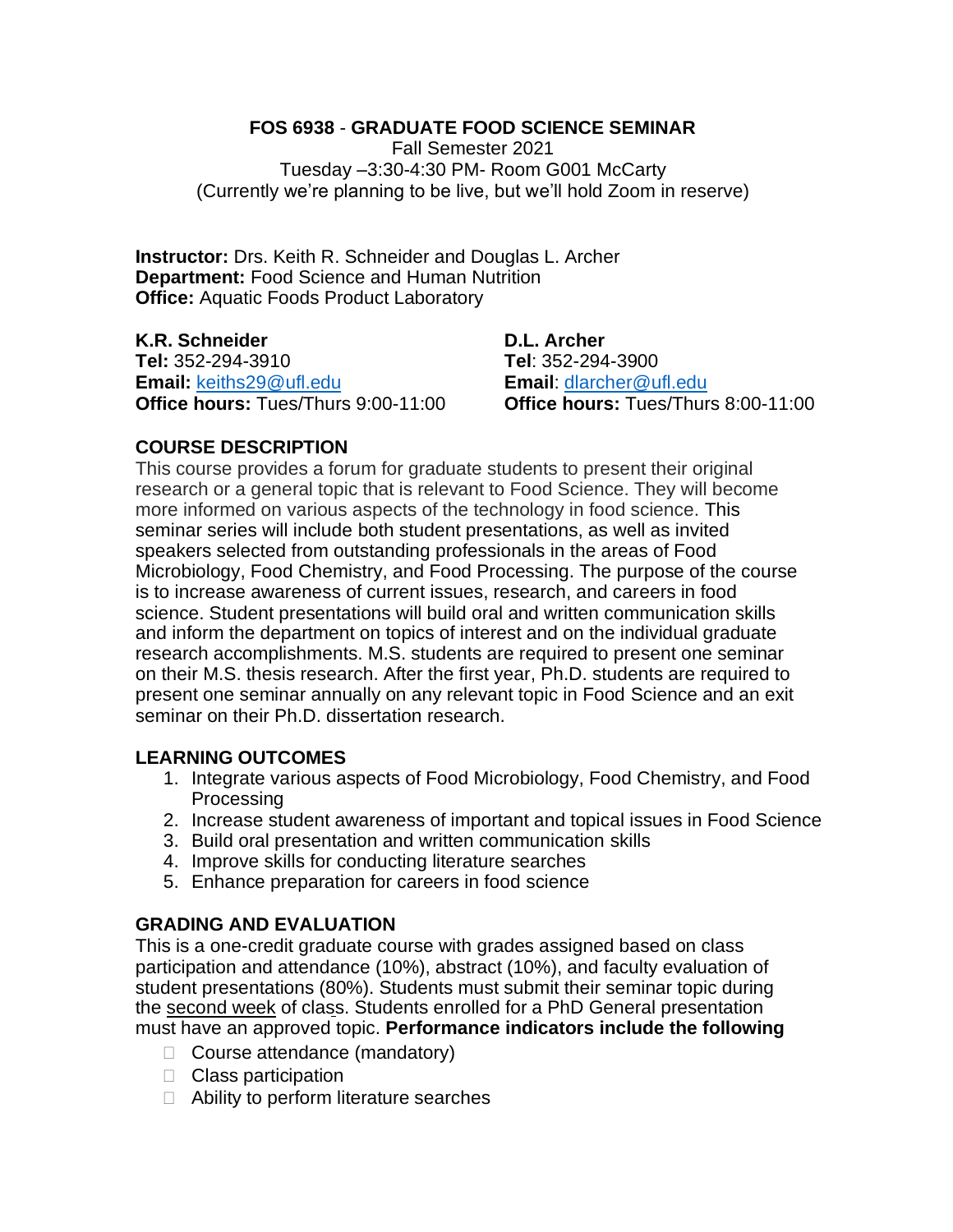- □ Written abstract
- $\Box$  Improved oral presentation skill
- $\Box$  Faculty and student evaluations

#### **Grading scale:**

 $A = 90 - 100$ B+87-89 B=80-86  $C+=77-79$  $C = 70 - 76$  $D+=67-69$ D=60-66

#### **IMPORTANT DATES:**

| <b>Date</b>      | <b>Speaker (Advisor)</b> | <b>Title</b>                      |
|------------------|--------------------------|-----------------------------------|
| <b>Aug 24</b>    | Archer and Schneider     | <b>First Class Meeting</b>        |
| <b>Aug 31</b>    | Schneider                | Do's and Don'ts of a Presentation |
| Sept 7           | Titles are due           |                                   |
| Sept 14          | TBA                      |                                   |
| Sept 21          | TBA                      |                                   |
| Sept 28          | TBA                      |                                   |
| Oct 5            | <b>TBA</b>               |                                   |
| <b>Oct 12</b>    | <b>TBA</b>               |                                   |
| <b>Oct 19</b>    | <b>TBA</b>               |                                   |
| <b>Oct 26</b>    | <b>TBA</b>               |                                   |
| Nov <sub>2</sub> | TBA                      |                                   |
| Nov 9            | TBA                      |                                   |
| <b>Nov 16</b>    | <b>TBA</b>               |                                   |
| <b>Nov 23</b>    | <b>TBA</b>               |                                   |
| <b>Nov 30</b>    | <b>TBA</b>               |                                   |
| Dec <sub>7</sub> | Archer and Schneider     | Class Wrap-up                     |

One week before your scheduled presentation, abstracts are due and must be submitted directly to Drs. Schneider and Archer. Slides are due for review 24 hours before the presentation by Drs. Schneider and Archer. If possible, research presentations should be given before your thesis/dissertation defense.

## **SEMINAR FORMAT:**

**Attendance is mandatory for all graduate students** unless you have been granted permission in ADVANCE. Missing more than 1 seminar in a semester will result in a one letter grade reduction. Students who are unable to attend the seminar because of a conflict with another class or teaching assignment must notify Drs. Schneider and Archer with the dates of your absence. Seminars can be viewed remotely via Zoom for students at Lake Alfred.

**All presentations** should include the following: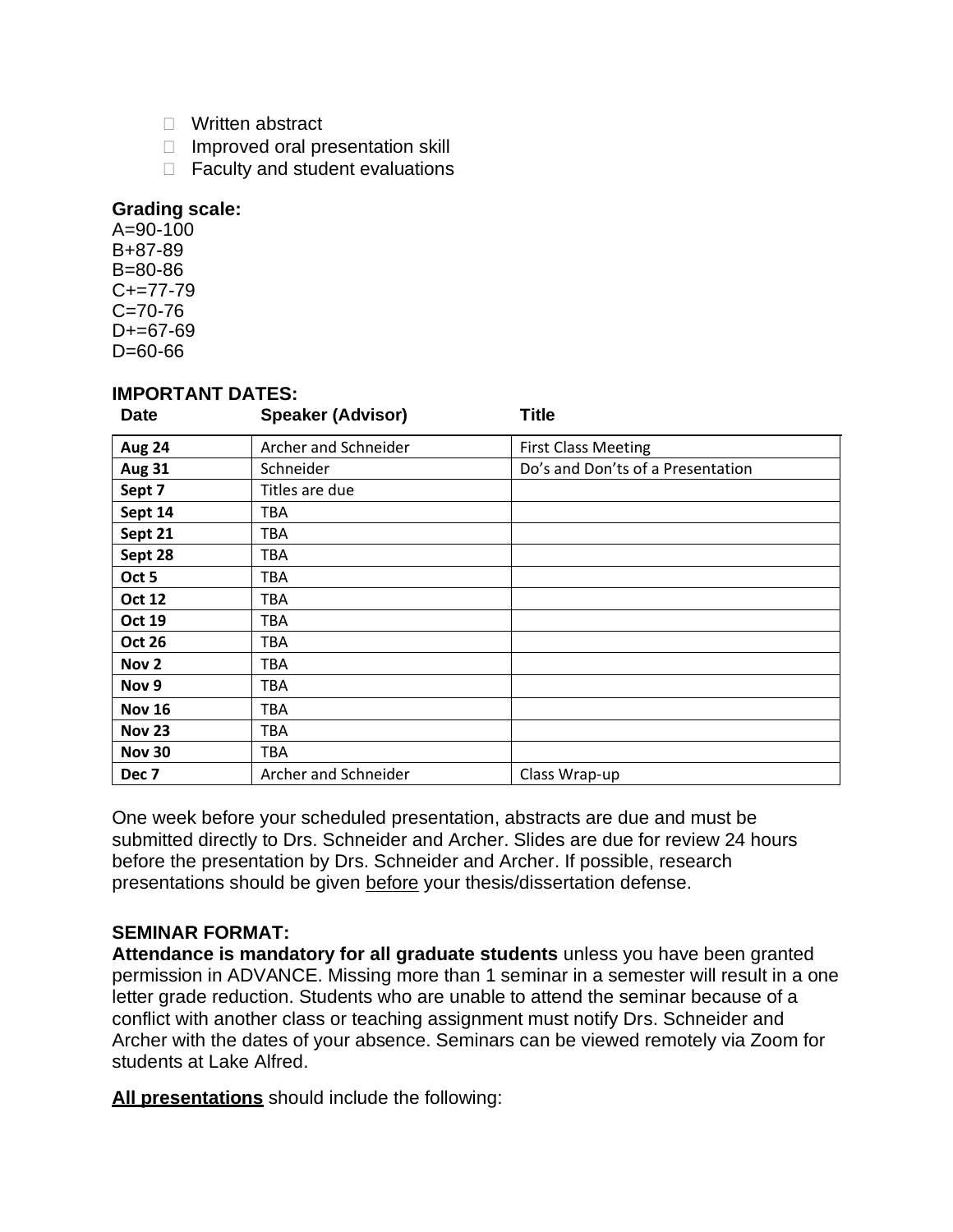- 1. An original abstract- do not copy the abstract from paper!
- 2. General introduction of the topic
- 3. The rationale for the research topic selected
- 4. Brief description of methods
- 5. Critical evaluation of results
- 6. Conclusion on the significance of these papers or original research.

**Abstract style** should be similar to the type of abstract that would be submitted to a national meeting of a food science society such as IFT [http://www.ift.org,](http://www.ift.org/) ASM [http://www.asm.org,](http://www.asm.org/) or IAFP [http://www.foodprotection.org/annualmeeting/.](http://www.foodprotection.org/annualmeeting/) Content should include an introduction to your topic, a brief description of your papers or research methods and results. Please include references you plan to use in your presentation.

**Ph.D. General Presentation.** After their first year, Ph.D. students are required to present annually a **35-minute** presentation with 5 minutes discussion on a food science topic of their choice. This topic should not be directly related to their research topic, rather an exploration of interest to them and their fellow students. The format will be 'lecture-style' and as a review of a particular topic. The presentation should include several excellent research papers that have significantly contributed to the area of Food Science. Other related or review papers should also be discussed and to provide background for this paper. References should be provided during (not at the end) the presentation as the cited material is discussed. All topics must be approved for presentation by their major advisor and Drs. Schneider and Archer. A referenced abstract will be submitted one week prior to the presentation. Presentations will be evaluated on the basis of the quality of the selected literature, the presentation of the research material, and the integration of the material into the broader issues of Food Science.

**M.S. Research Presentations.** Students are required to give a **25-minute** presentation with 5 minutes for discussion on their M.S. research. This presentation should include an introduction to the research area, an overview of the literature, and the rationale for pursuing the hypothesis under investigation. Results should be presented in a format that is typical for appropriate peer-reviewed journals and includes statistical analysis. Conclusion and discussion will include how the research integrates with related research and significant contributions of this research to advance the field of Food Science. This seminar will typically be given during the semester of graduation.

**Ph.D. Research Presentation.** Ph.D. students are also required to present a **40 minute** talk and 5 minutes for questions for their final seminar based on their Ph.D. dissertation research. This presentation should be an extended version of the format as described above for M.S. research presentations. This seminar will typically be given during the semester of graduation.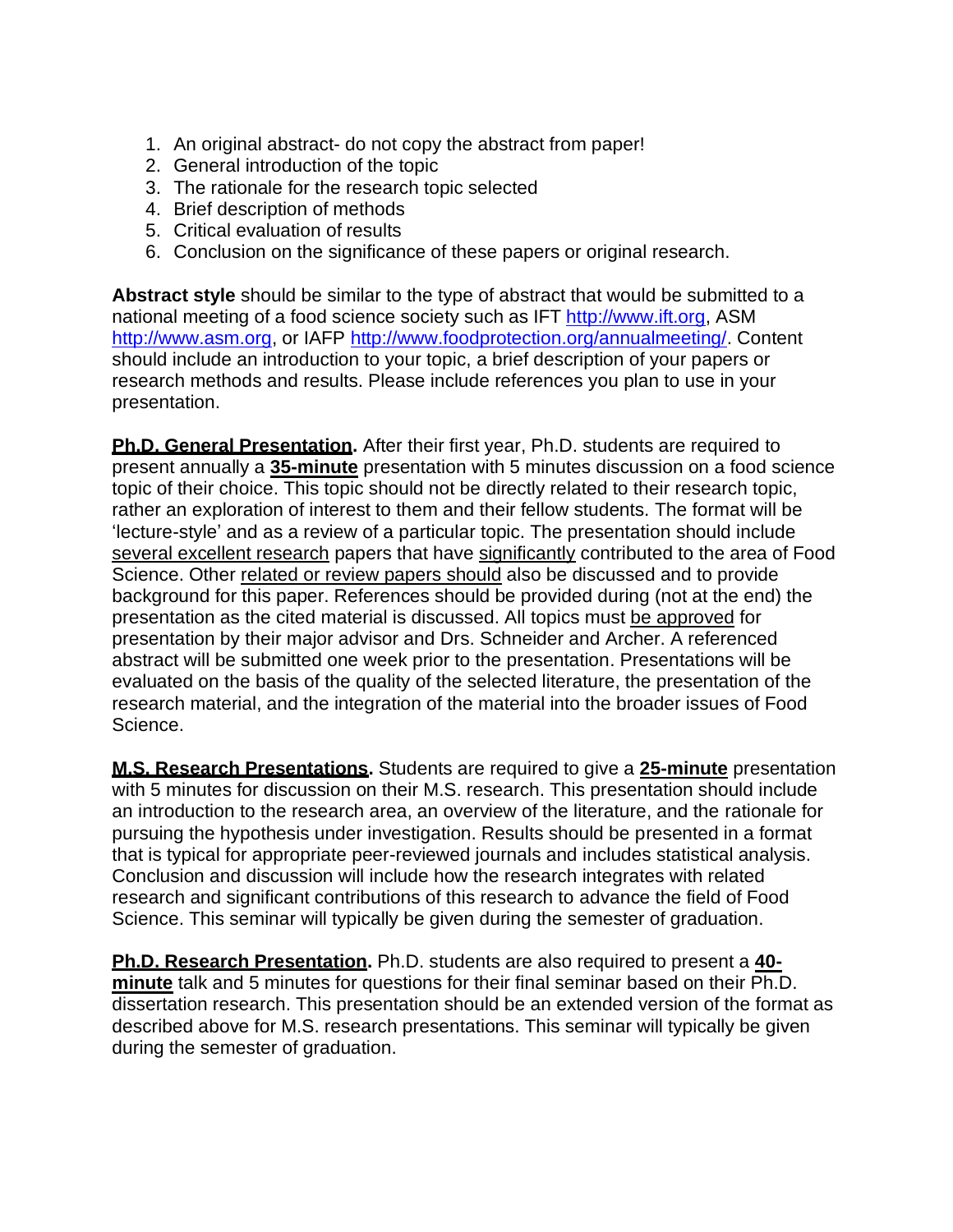## **Attendance and Make-Up Work**

Attendance for seminar is mandatory. Points from your participation grade will be deducted for each seminar missed without an excused absence or prior approval of the instructors. Anyone not able to give their seminar during the normal semester class times will be given an "I" and will be allowed to present the following semester. Only one such deferral will be given.

## **Online Course Evaluation Process**

Student assessment of instruction is an important part of efforts to improve teaching and learning. At the end of the semester, students are expected to provide feedback on the quality of instruction in this course using a standard set of university and college criteria. Students are expected to provide professional and respectful feedback on the quality of instruction in this course by completing course evaluations online via GatorEvals. Guidance on how to give feedback in a professional and respectful manner is available at: https://gatorevals.aa.ufl.edu/students/. Students will be notified when the evaluation period opens and can complete evaluations through the email they receive from GatorEvals, in their Canvas course menu under GatorEvals, or via https://ufl.bluera.com/ufl/. Summaries of course evaluation results are available to students at: https://gatorevals.aa.ufl.edu/public-results/.

## **Academic Honesty**

As a student at the University of Florida, you have committed yourself to uphold the Honor Code, which includes the following pledge: "*We, the members of the University of Florida community, pledge to hold ourselves and our peers to the highest standards of honesty and integrity."* You are expected to exhibit behavior consistent with this commitment to the UF academic community, and on all work submitted for credit at the University of Florida, the following pledge is either required or implied: *"On my honor, I have neither given nor received unauthorized aid in doing this assignment*."

It is assumed that you will complete all work independently in each course unless the instructor provides explicit permission for you to collaborate on course tasks (e.g., assignments, papers, quizzes, exams). Furthermore, as part of your obligation to uphold the Honor Code, you should report any condition that facilitates academic misconduct to appropriate personnel. It is your individual responsibility to know and comply with all university policies and procedures regarding academic integrity and the Student Honor Code. Violations of the Honor Code at the University of Florida will not be tolerated. Violations will be reported to the Dean of Students Office for consideration of disciplinary action. For more information regarding the Student Honor Code, please see: [http://www.dso.ufl.edu/sccr/process/student-conduct-honor-code.](http://www.dso.ufl.edu/sccr/process/student-conduct-honor-code)